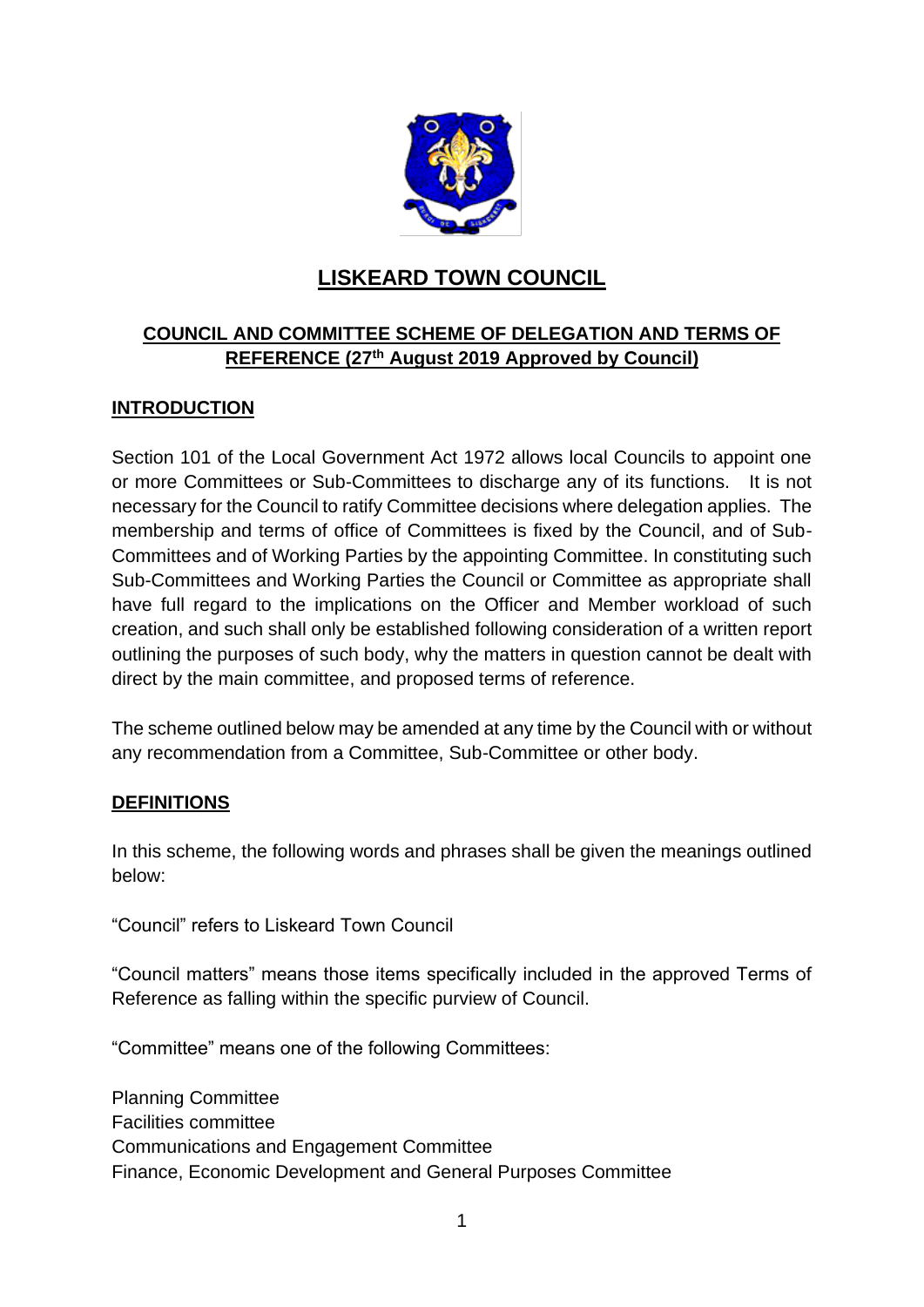"Corporate policy" refers to any policy matter, which may affect or relate to the work of more than one Committee of the Council.

"Committee overlap" refers to any matter other than one of policy which is related to the work of more than one Committee

"Service Policy" refers to any policy matter which does not affect more than one function of the Council and does not relate to the work of more than one Committee.

### **GENERAL**

Compliance with the law: The Council Committees and Sub-Committees can only act within the law and in accordance with the Council's approved Standing Orders and Financial regulations.

Budgets: Committees can only exercise delegated powers if there is budgetary provision for any proposed expenditure. They can vire monies within their overall budget in accordance with the provisions of the Council's Financial Regulations. If no budgetary provision is available, delegated powers may only be exercised subject to obtaining approval for a supplementary estimate, and this must be done through referring the matter firstly to the Finance, Economic Development and General Purposes Committee, which will then make a recommendation to the full Council.

Committee Conflict: there may be occasions, particularly when there is conflict between Committees regarding which one has powers to deal with a particular matter. In such cases, the matter shall be referred to the Finance, Economic Development and General Purposes Committee, and that Committee shall in turn make a recommendation or refer the matter to the Council. The Council shall then determine the matter.

Council Matters: where Committees are considering Council matters they shall not have delegated powers to determine such matters, but shall report or make recommendations to Council.

Concurrent powers: The Council may at any time exercise any of the duties and powers within the scheme which are delegated to the Council's Committees or Sub-Committees. A Committee may at any time exercise any of the duties and powers of its Sub-Committees.

Committee membership: The Town Mayor and Deputy Mayor are ex-officio voting member of all the Council's standing Committees, but not of sub-committees or working parties. The Mayor may not be Chair of any standing Committee, other than Finance, Economic Development and General Purposes Committee. A member may not be Chair of more than one standing Committee.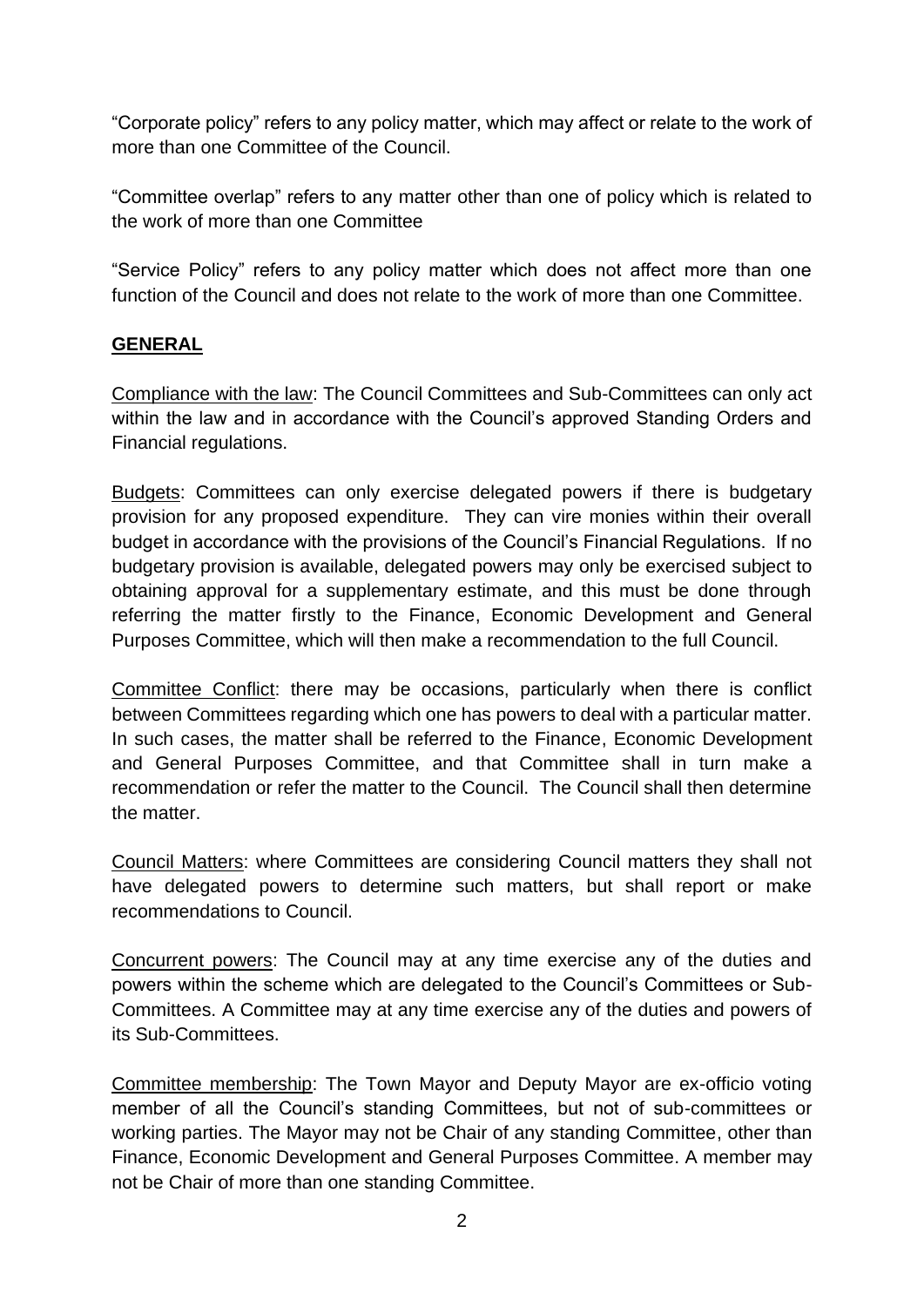Considerations with regard to decision-making: In making any decisions or recommendations each Committee should consider the implications in relation to: Best practice, and any Council Corporate and Service objectives/policies.

# **RESERVATIONS WITH REGARD TO TERMS OF REFERENCE**

1. The terms of reference of all committees are subject to the following reservations:

a. That powers be exercised in accordance with any policy adopted, or directions given, by the Town Council.

b. That any proposal which involves any major changes in the existing policies approved by Council, shall be submitted to the Town Council for approval.

c. Urgent/emergency matters which would normally be referred to a committee may be dealt with through the convening of a special meeting although if, in the opinion of the appropriate Committee Chairman, this is not practical, they shall be dealt with by the Town Clerk in consultation with the Chairman and Vice Chairman of Committee and be subject to written report to the next appropriate Committee or Full Council meeting, whichever comes first.

d. All meetings of standing committees will normally commence at 7.30 pm.

e. At the commencement of each public meeting there will be a period of time allocated for members of the public to speak and ask questions about any matter within the remit of that meeting. This is subject to a separate scheme.

# **COUNCIL TERMS OF REFERENCE**

(a) The Power of raising loans, approving the annual budget, and setting the Precept;

(b) The power of incurring capital expenditure not specifically included in the Council's approved estimate of expenditure for the time being;

(c) The appointment to or co-option on a Committee or Sub-Committee of a person (on a strictly non-voting basis) who is not a Member of the Council or the Committee;

(d) Standing Orders and the functions and constitution of Committees and Sub-Committees;

(e) Approval of the Annual Return and Statement of Internal Controls;

(f) Appointment or nomination by the Council of persons to fill vacancies on outside bodies arising during the Council year;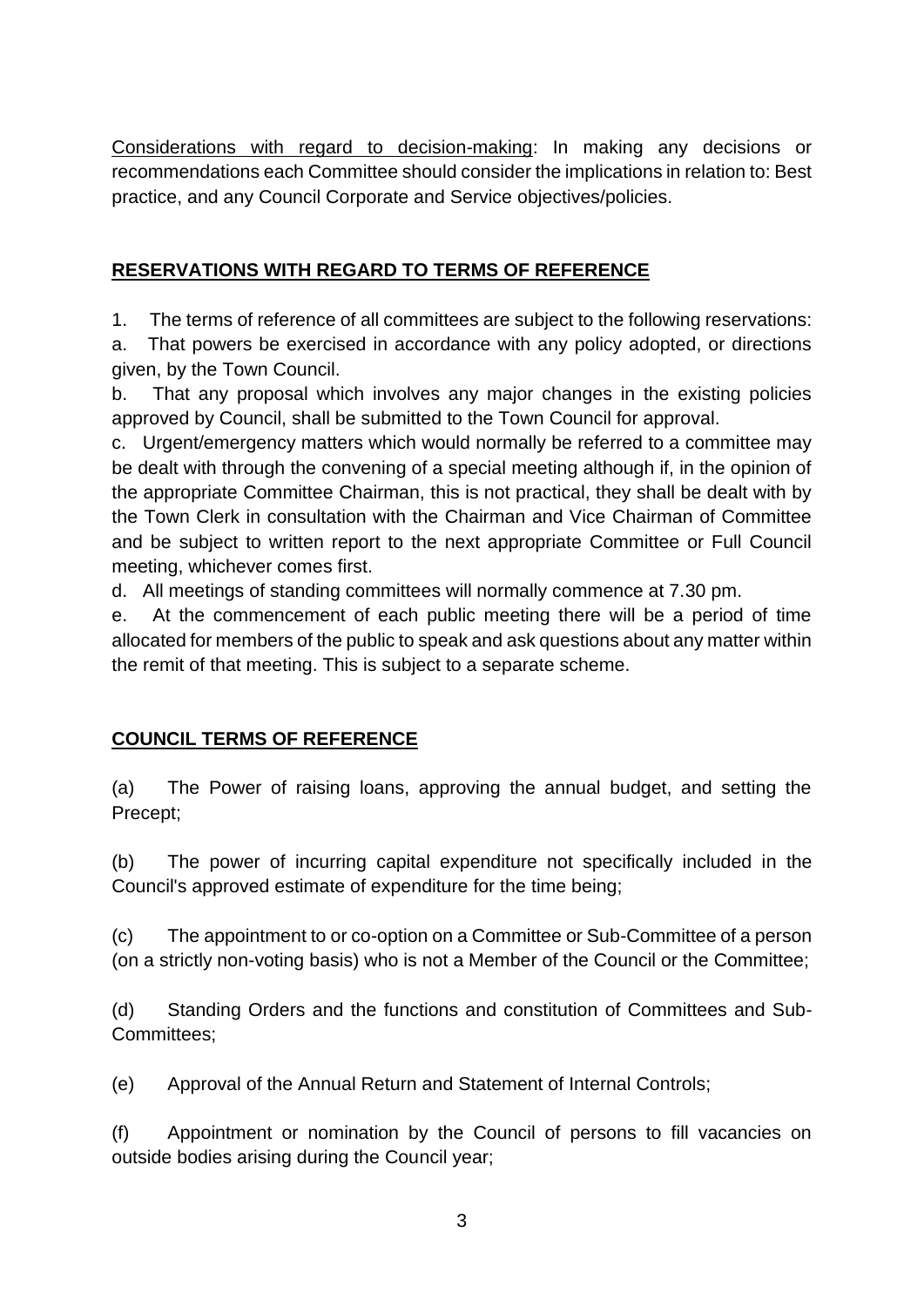(g) Filling of vacancies occurring on any Committee or Sub-Committee of the Council during the Council year;

(h) The appointment or dismissal of the Town Clerk;

(i) The creation of any new Council service, including through devolution from Cornwall Council;

(j) Cessation of any Council service;

(k) Granting of civic honours, and

(l) Any other matter required by law to be determined by the Council and which cannot be delegated to a Committee, sub-Committee or officer, or which the Council may determine as Council business.

### **PROPOSED COMMITTEE TERMS OF REFERENCE**

Note on delegated powers – Committees can resolve all matters within their terms of reference except Council and Corporate matters.

### **POWERS AND DUTIES OF STANDING COMMITTEES**

Subject to the foregoing, and to observance of decisions of the Council on matters of principle or policy, all the Council's powers and duties shall be delegated to the Standing Committees in accordance with the following terms of reference unless otherwise specified.

The acts and proceedings of a Committee shall:

(a) Where they are delegated to the Committee, so far as is legally permissible be deemed the acts and proceedings of the Council;

(b) As regards other matters, be subject to confirmation by the Council, and when confirmed shall be deemed the acts and proceedings of the Council;

(c) In all respects be subject to the provisions of the Council's Standing Orders and Financial Regulations except as otherwise determined by the Council.

(d) The Council may at any time without prejudice to executive action already taken revoke any executive power delegated to a Committee.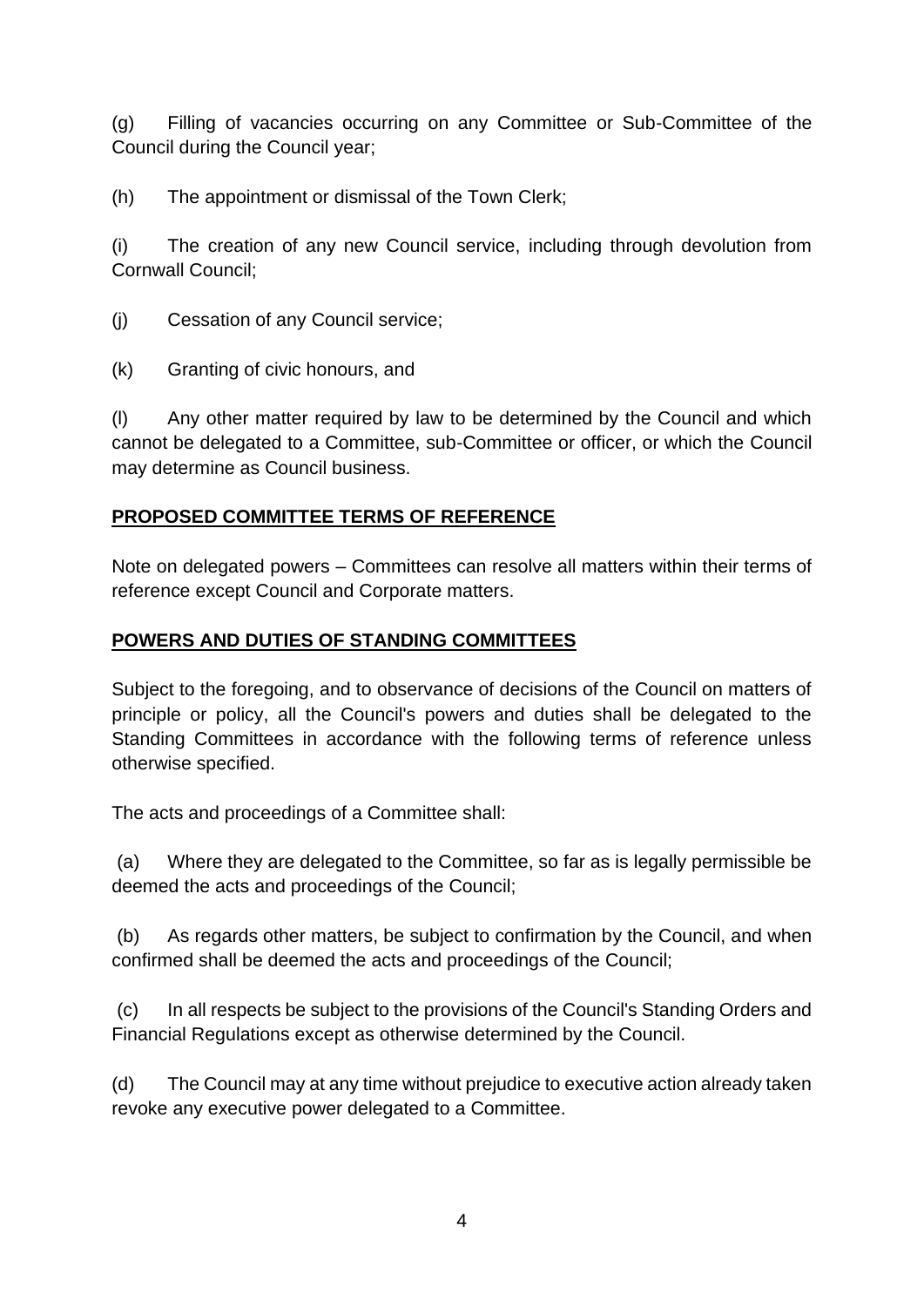# **PLANNING COMMITTEE**

(a) The making of representations to the Local Planning Authority on applications for planning permission which have been notified in accordance with relevant legislation;

(b) The making of representations in respect of appeals against the refusal of planning permission;

(c) To make representations to Cornwall Council regarding house and street naming and numbering.

(d) To consider and monitor strategic, Unitary and other developmental plans, proposed listed buildings, conservation areas, tree preservation orders and building preservation orders which impact upon Liskeard, and the making of all appropriate representations.

(e) To support the policies and projects arising from the Neighbourhood Plan.

(f) The making of representations to the appropriate Planning Authority in respect of other planning matters not otherwise referred to in Terms of Reference (a) - (e) above.

(g) To consider all matters relating to highways, footpaths and bridleways, and to make representations to other authorities regarding these matters.

(h) To consider all matters relating to transportation and car parking issues, including traffic and parking regulations orders, and to make representations to other authorities regarding these matters.

(i) To consider and to make representations to other authorities in respect of applications for liquor, gaming and public entertainments licences.

(j) To consider and to make representations to other authorities in respect of any other public service matters and consultations that may impact upon Liskeard.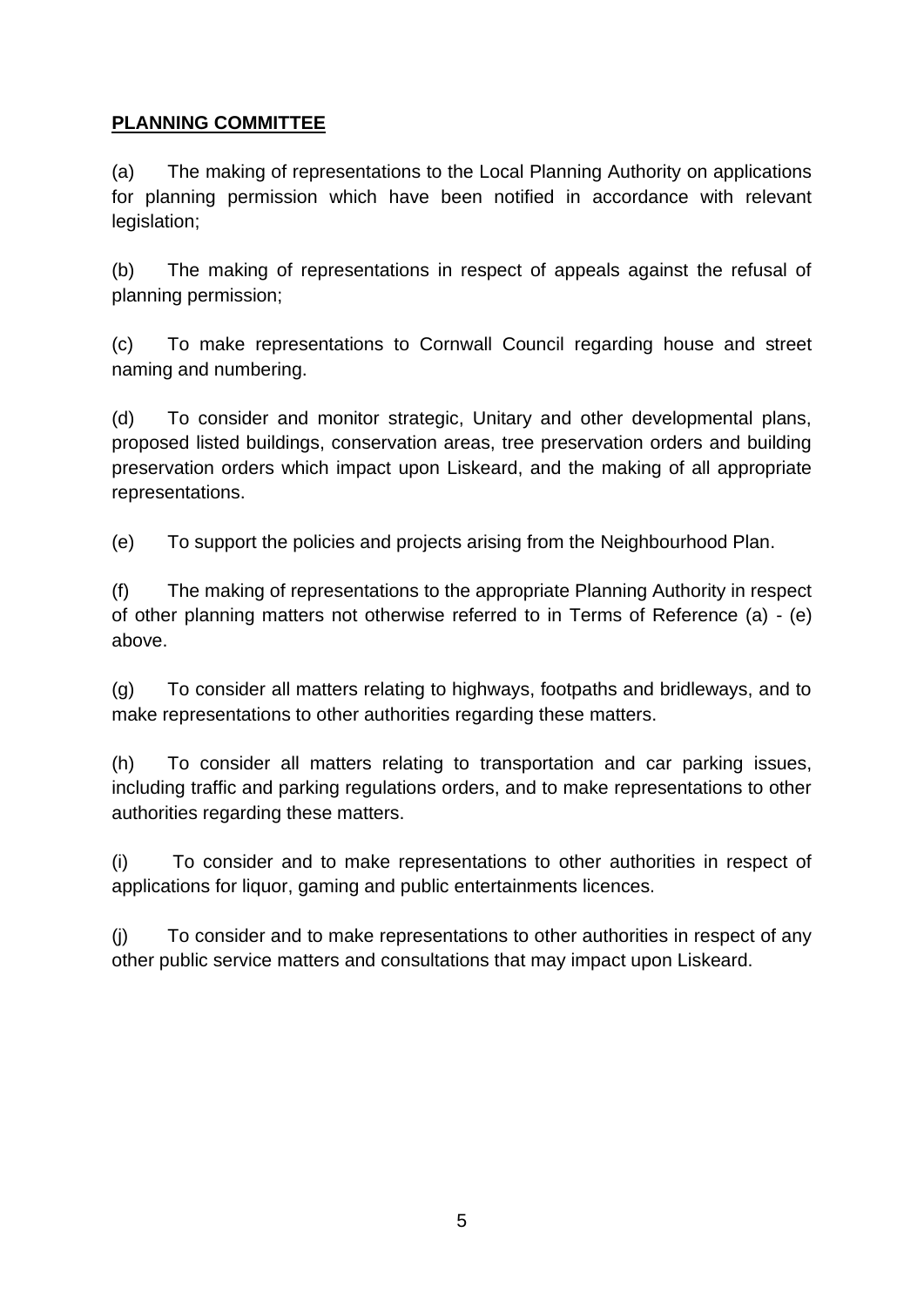## **FACILITIES COMMITTEE**

(a) Dealing with all properties and amenity services matters falling within the purview of Liskeard Town Council, and the management and effective control of all budgets, including for:

(i) Thorn Park and Rapson's Skate Park and all facilities/leases therein;

(ii) Other parks, recreation grounds, public open spaces and other amenity land in the ownership or under the control of the Town Council;

(iii) Public Toilets and associated stores;

(iv) Allotments;

(v) Car Parks;

(vi) Christmas Lights (in connection with Town Council property);

(vii) Civic Pride/Street scene/Hanging baskets;

(viii) War memorial;

(viii) Community and Environmental Enforcement work, including for example fly posting, illegal tipping and litter picking;

(ix) Street Furniture including litter bins, salt bins, notice boards and Council signage;

(x) Any other devolved services transferred from Cornwall Council

(xi) To assist in the manning of and arrangements for Council events.

(b) To establish service policies, approve programmes of work, monitor performance and take decisions in respect of those matters detailed in the budget schedule above and to provide reports on the implementation of service policies.

(c) To manage and review all arrangements within the town relating to services directly provided by the Town Council.

(d) To make recommendations to the Finance, Economic Development and General Purposes Committee regarding staffing requirements relating to the staff primarily engaged undertaking the Committee's work.

6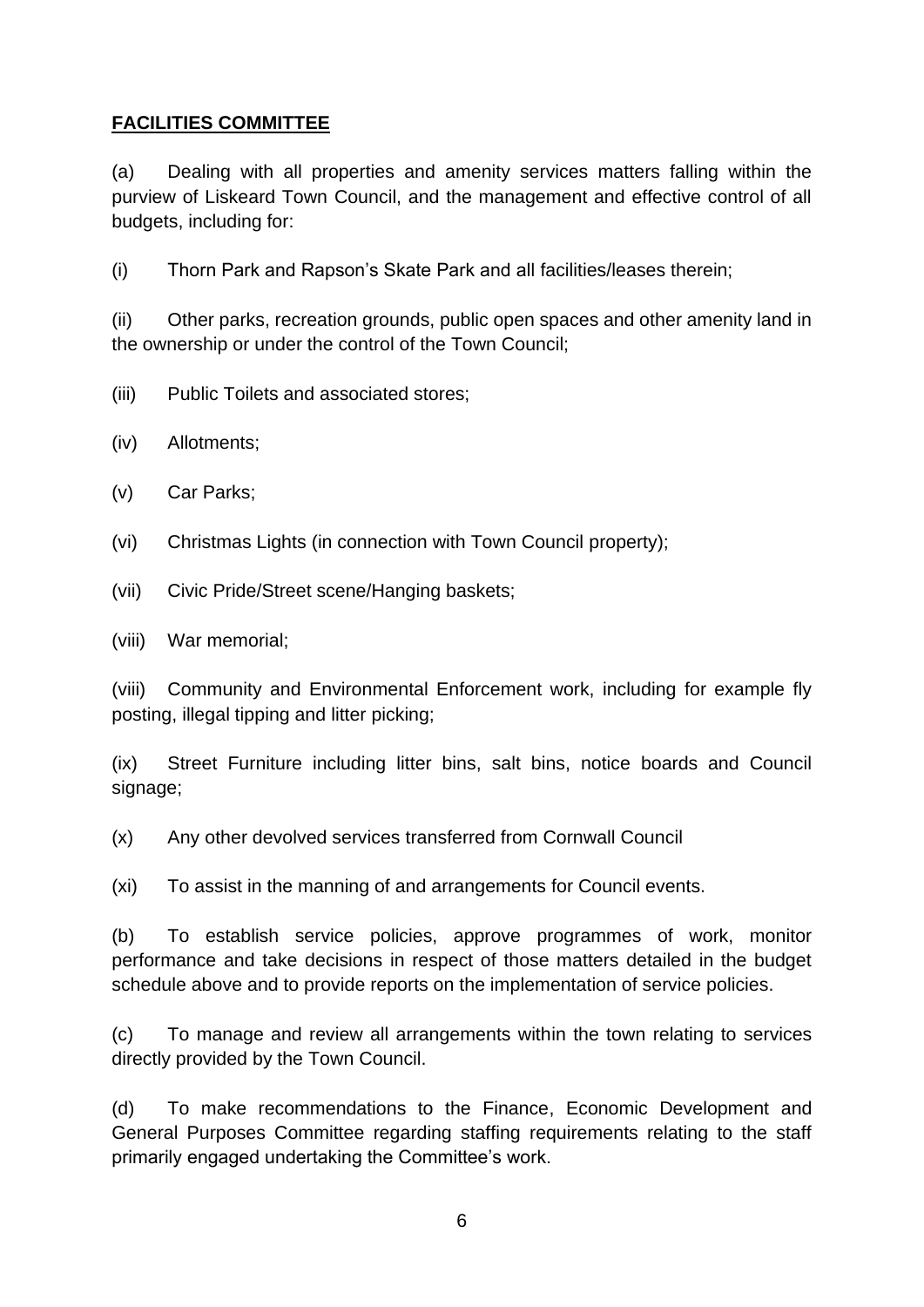# **COMMUNICATIONS AND ENGAGEMENT COMMITTEE**

- (a) Tourism and visitor information services.
- (b) Day to day management and operation of the Tourist Information office.
- (c) The council's web site and social media.
- (d) The council's communications strategy.
- (e) Council publications, including The Town Crier
- (f) Strategic Governance of the Liskeard and District Museum.
- (g) Management of the council's community events programme.

(h) To establish service policies, approve programmes of work, monitor performance and take decisions in respect of those matters detailed in the approved budget schedule and to provide reports on the implementation of service policies.

(i) To make recommendations to the Finance, Economic Development and General Purposes Committee regarding staffing requirements relating to the staff primarily engaged undertaking the Committee's work.

### **FINANCE, ECONOMIC DEVELOPMENT & GENERAL PURPOSES COMMITTEE**

(a) The making of recommendations in respect of items (a) to (i) of the matters to be dealt with solely by the Council;

(b) The facilitation of economic development initiatives for the benefit of the Town and the making of recommendations on all related matters and liaison as appropriate with other agencies;

(c) Dealing with all matters relating to the day-to-day administration and good governance of the Council;

(d) Dealing with matters specifically referred by the Council or any other Standing Committee and with all matters not specifically referred or delegated to any other Standing Committee;

(e) Dealing with all matters pertaining to the Council's staffing including recruitment, performance, terms and conditions of service, and superannuation of the Council's staff, relying on, where appropriate, the Scheme of Conditions of Service of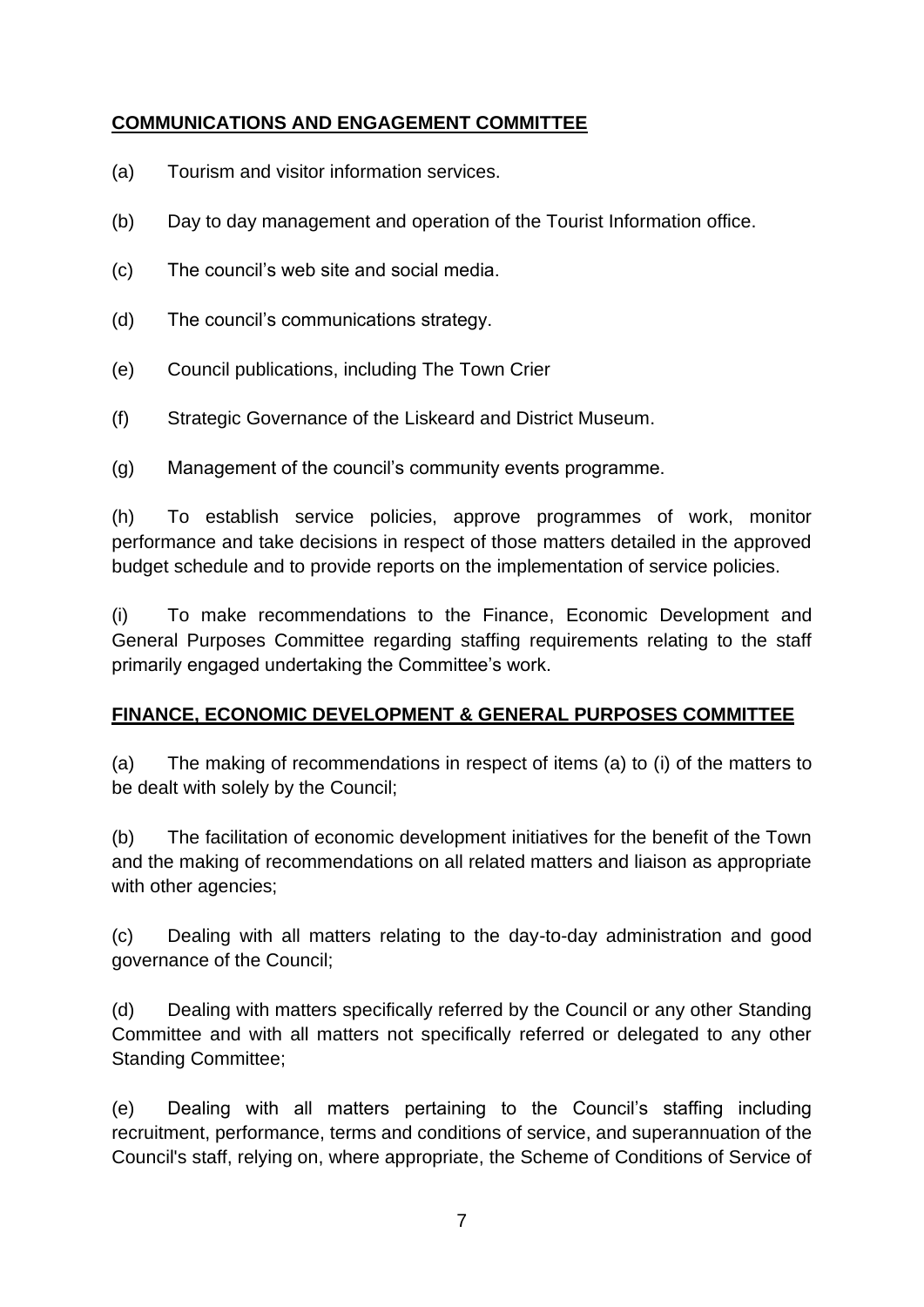the National Joint Councils, the National Association of Local Councils, and any approved Local Conditions of Service;

(f) Dealing with all aspects of the Council's Corporate Governance including the management and control of budgets for central services, administration, the Council's civic and Mayoral services and related events, corporate management, external and internal audit, performance management and democratic representation.

(g) To establish service policies, approve programmes of work, monitor performance and take decisions in respect of those matters detailed in the schedule above and to provide reports on the implementation of service policies;

(h) To recommend to Council the annual budget, variations and supplementary estimates relating to budgets of the standing Committees, and any Corporate plans, strategies and policies;

(i) To act as lead Committee in respect of any partnership initiative of a corporate nature with Cornwall Council and any other public body;

(j) To advise the Council on financial matters, particularly the financial implications and funding of any capital or revenue projects;

(k) To advise the Council in relation to matters of legislation, policy and procedure and to ensure that the Council is in full compliance with any statutory obligations at all times;

(l) To receive Auditors' reports and to make recommendations regarding any matters arising from such reports;

(m) To monitor the performance management of the Council the drafting of the Annual Report/ Forward Plan, the operation of service reviews and any necessary recommendations to the Council for implementation;

(n) To approve payments of accounts in accordance with the Standing Orders, to monitor the level of Council income/expenditure compared with the Council's approved estimates and to control the management of the Council's financial resources including bank accounts and investments and to ensure that detailed reports on such are considered at each meeting of the committee.

(o) To consider financial grants to external organisations.

(p) To control the collection of income and the write-off of irrecoverable debts to a limit as agreed in the Council's financial regulations with any sum greater than this requiring full Council agreement;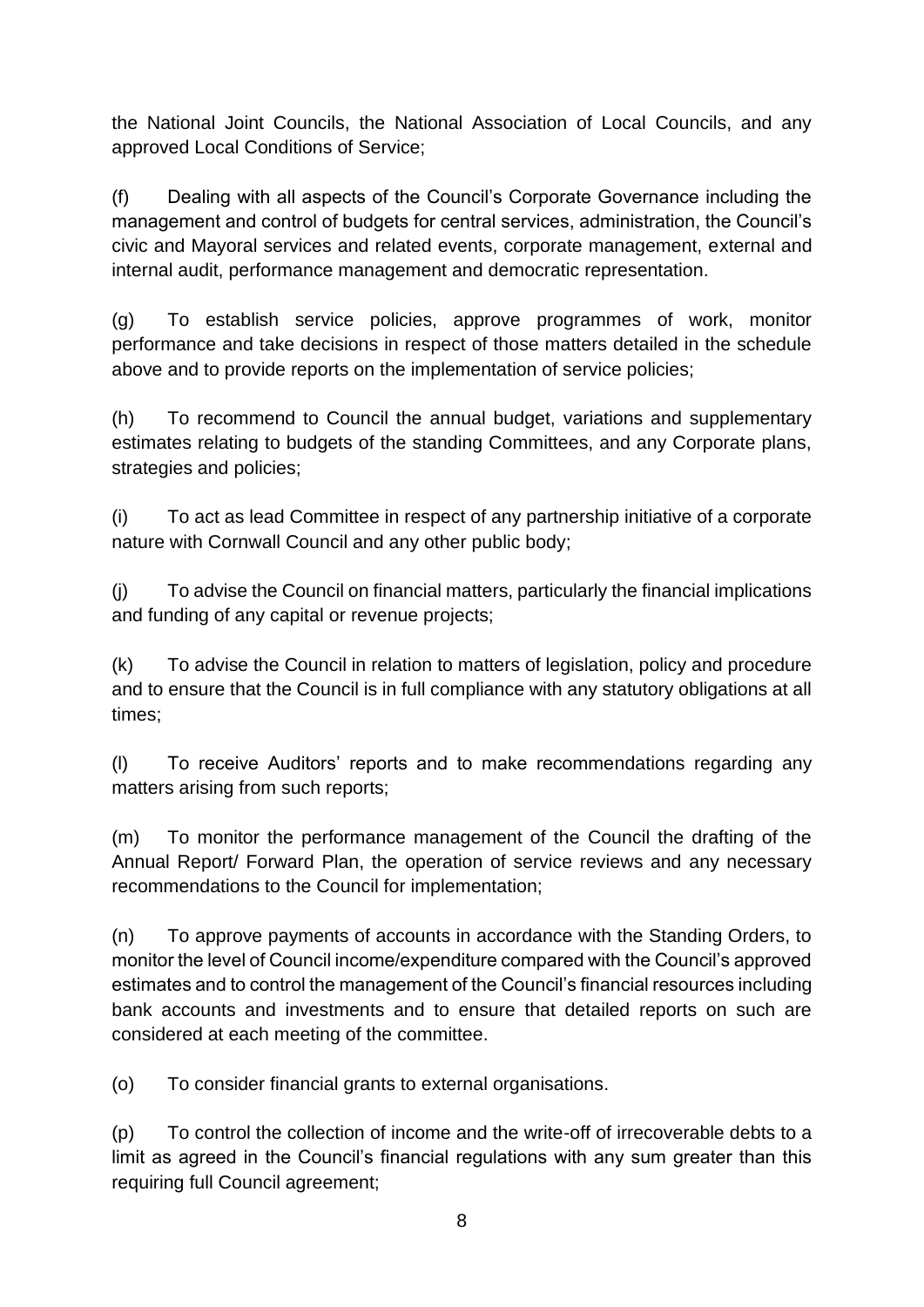(q) To ensure that the training needs of councillors and staff are met, and to ensure that the Council provides a safe working environment with regard to health and safety and other statutory obligations.

(r) To maintain any Council archives and civic treasures.

(s) To establish service policies, approve programmes of work, monitor performance and take decisions in respect of those matters detailed in the approved budget schedule and to provide reports on the implementation of service policies.

### **STAFFING COMMITTEE**

The Staffing Committee is committee of the Council. The Staffing Committee should meet quarterly or when required.

The Staffing Committee will deal with:

- Recruitment when revisions of posts or structures or terms are required.
- Performance including ensuing that the Council has enough staff resource to meet its aspirations.
- Appraisals To ensure that the appraisal process is carried out and the results are implemented.
- Training To ensure that the staff have been trained to carry out their duties.
- Grievance To hear staff grievances.
- Disciplinary to consider the need for disciplinary action.
- Terms and conditions of service, including pay and superannuation of the Council's staff, relying on, where appropriate, the Scheme of Conditions of Service of the National Joint Councils and the National Association of Local Councils.

### **Urgent Action**

The Town Clerk, in consultation with the Mayor, Chairmen and Vice Chairmen of appropriate Committees, is authorised to take action deemed desirable on any matters which the Committee concerned have delegated powers but which require urgent action. Such actions shall immediately be notified to all councillors in writing and confirmed by written report to the next meeting of council or the appropriate committee.

### **Authority to Officers**

This Scheme of Delegation authorises the Proper Officer and Responsible Financial Officer, to act with delegated authority in the specific circumstances detailed. **Proper Officer**